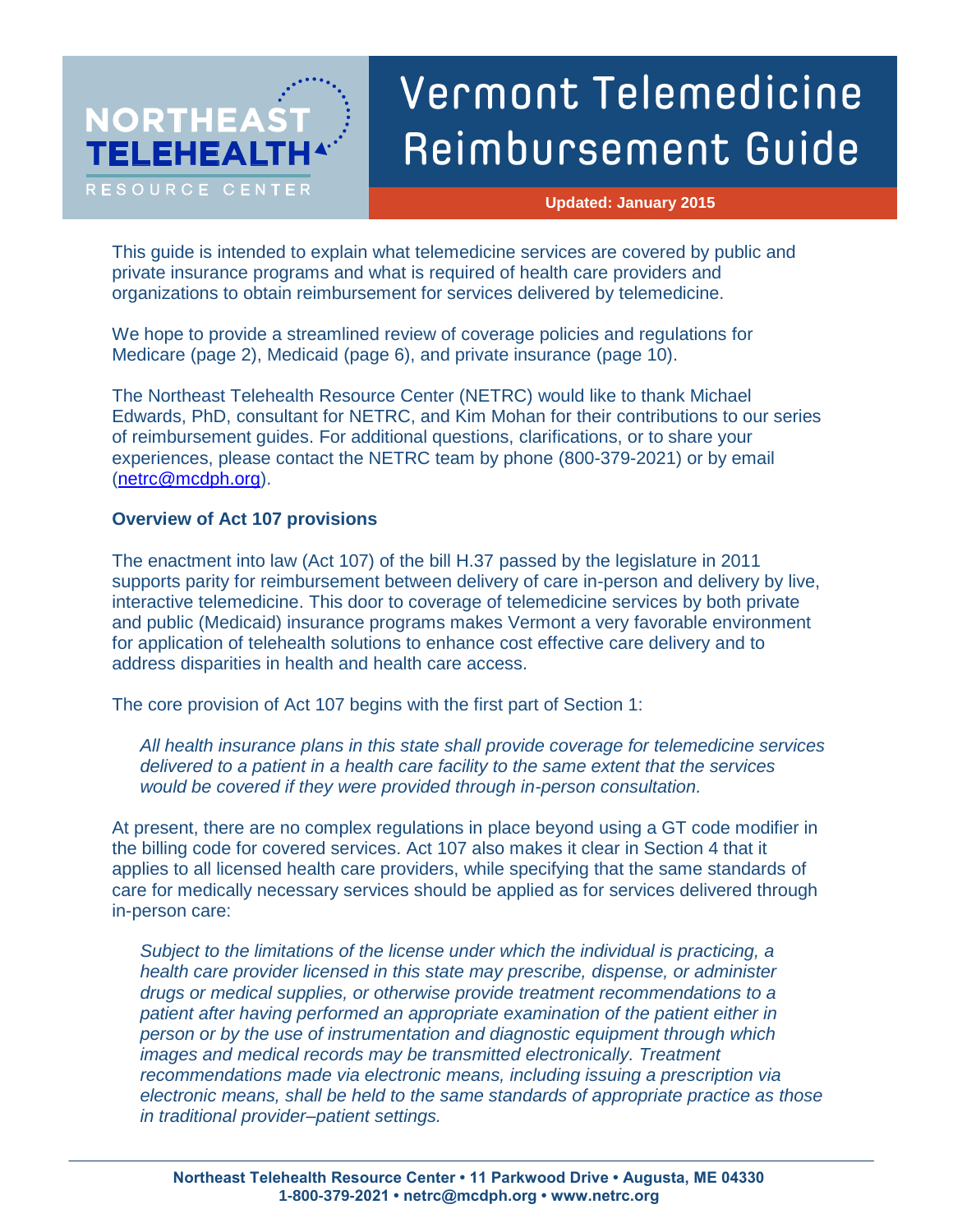In practice the covered services are restricted to patients at "health care facilities". The Commissioner of Financial Regulation was delegated in Section 6 of the law to form a workgroup to review the potentials for service delivery "outside a health care facility" (i.e. home or social service site for outreach provision of care). We are unaware of an official report from this review or of expansions in covered service delivery sites.

The restriction of approved service delivery mode to interactive telemedicine resembles that of the Medicare program. However, while Medicare doesn't cover non-interactive telemedicine delivery by "store and forward" means (services completed by review of medical information and special images collected at a different time), Act 107 leaves coverage optional for private and public program policies. The specific services singled out included tele-ophthalmology and teledermatology services.

Private and public insurance programs are also given the option to gather information relevant to future policy changes, i.e. reasons for service delivery by telemedicine. The law gives power to the Commissioner of Financial Regulation and the Commissioner of Vermont Health Access to establish rules applying to telehealth services. If a particular approach for delivery of care by telemedicine turns out to be obviously not cost-effective, one can imagine restrictions in coverage down the line.

# **1. MEDICARE MEDICARE**

#### **Overview**

The Centers for Medicare and Medicaid Services (CMS) has been reimbursing for services delivered by telemedicine to Medicare patients since the Balanced Budget Act of 1997. In 2001, under the Medicare, Medicaid and SCHIP Benefits Improvement Protection Act of 2000, CMS broadened the range of services covered and established procedures to institute changes each year in the types of treatment covered, eligible providers, or patient presentation sites allowed.

Over the years, CMS continues to require that the services be delivered through "an interactive telecommunications system", defined as "multimedia communications equipment that includes, at a minimum, audio and video equipment permitting two-way, real time interactive communication between the patient and the practitioner at the distant site."

Another key restriction specified by law is that the patient site ("originating" site) be in a rural Health Professional Shortage Area (HPSA). In practice, a site is currently deemed eligible for telehealth coverage if it is in a county without a Metropolitan Statistical Area or, if not, in a non-urban census tract that also lies within a Health Professional Service Area. The Health Resources and Services Administration in 2013 developed a Web site which provides an eligibility assessment for any address entered by an interested party: <http://datawarehouse.hrsa.gov/telehealthAdvisor/telehealthEligibility.aspx>

By these rules patient access sites in all counties of Vermont except for Chittenden and some census tracts in Grand Isle and Franklin Counties are eligible.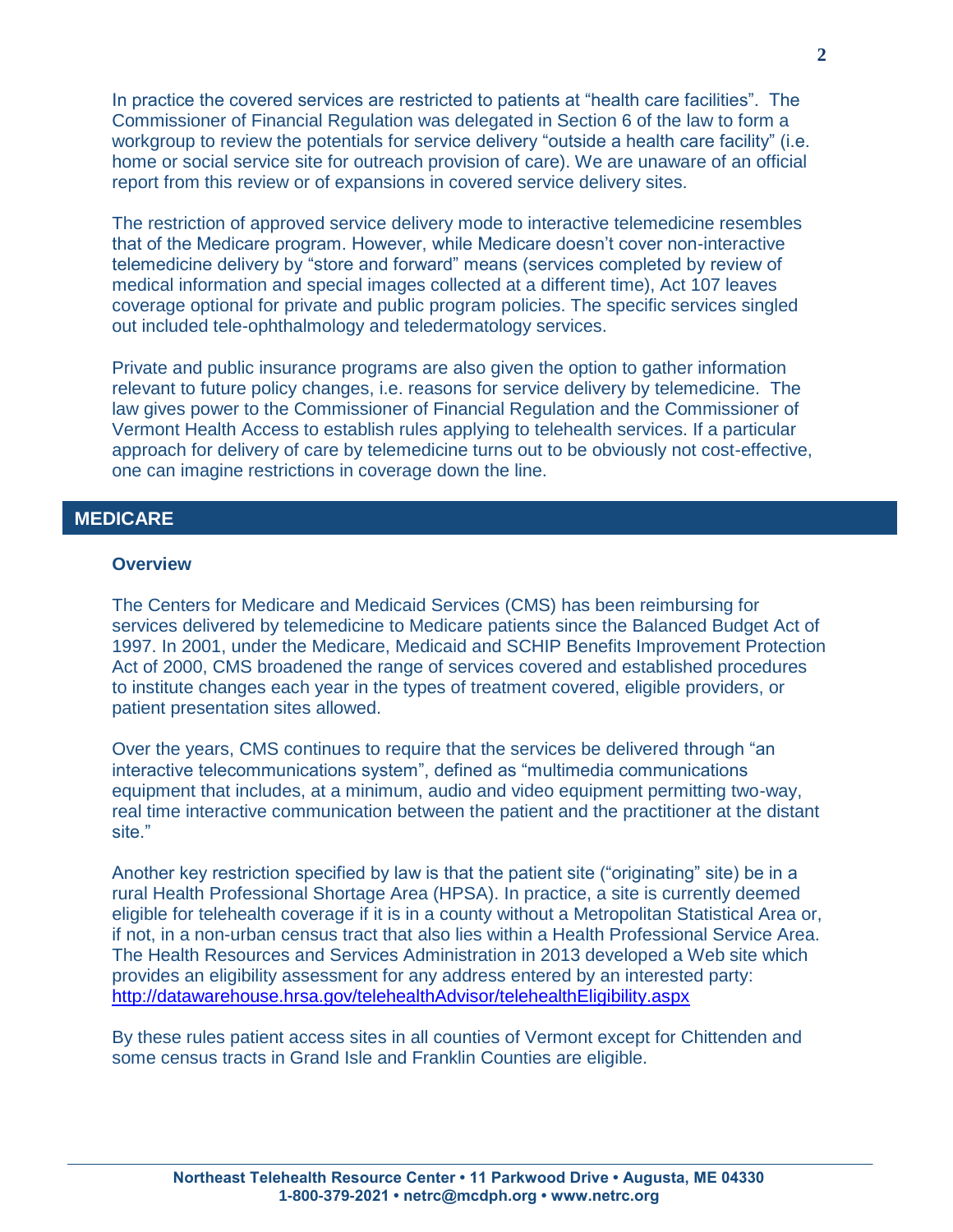#### **Limitations and exclusions**

The telemedicine benefit is limited to specific originating, or patient, sites, specific services, and certain categories of providers (see below).

CMS excludes treatment carried out solely by telephone, facsimile, or e-mail. This includes "store-and-forward" telemedicine services that commonly involve electronic transmission of diagnostic medical information from the patient site for review at a later time by a specialist at a distant site.

#### **Eligible originating site facility where patient is located:**

- Office of a physician or practitioner
- Rural Health Clinic
- Federal Qualified Health Center
- Hospital
- Critical Access Hospital
- Skilled Nursing Facility
- Hospital-based Renal Dialysis Centers (including satellites)
- Community Mental Health Centers

#### **Home telehealth**

One should notice that a patient's home is not an eligible originating site. In the case of home telehealth services, agencies may adopt them to enhance efficiencies of care to Medicare patients as long as the primary care provider ordering the services takes them into account in the plan of care. However, no special reimbursement applies to the use of such technologies, and agencies are not allowed to substitute home telehealth visits or monitoring for in-person visits specified in the plan of care. Unlike Medicare Part B services, home health care under Medicare is reimbursed not per visit but since 2000 for levels of service under the "Prospective Payment System". (*Source:* CMS Home Health Agency Manual, Chapter II, Part 201.13-- [http://www.cms.hhs.gov/manuals\)](http://www.cms.hhs.gov/manuals).

# **Qualified services**

Each year new procedures are added to the list of qualified services. This is the 2015 set of telemedicine procedures currently subject to reimbursement. For information on reimbursement coverage limitations for these services, whether by in-person or telemedicine delivery, please consult the *Medicare National Coverage Determinations Manual* (see link in Resources section on page 6).

| <b>Qualified Procedures</b>                                                                                   | <b>CPT/HCPCS</b><br><b>Codes</b> |  |
|---------------------------------------------------------------------------------------------------------------|----------------------------------|--|
| Office or other outpatient visits 99201 - 99215                                                               |                                  |  |
| Annual wellness visit (started 2015) G0438, G0439                                                             |                                  |  |
| Telehealth consultations, emergency department or initial G0425 - G0427<br>inpatient                          |                                  |  |
| Follow-up inpatient telehealth consultations furnished to G0406 - G0408<br>beneficiaries in hospitals or SNFs |                                  |  |
| Subsequent hospital care services (1 visit every 3 days) 99231 – 99233                                        | <b>Continued</b>                 |  |
| Northeast Telehealth Resource Center • 11 Parkwood Drive • Augusta, ME 04330                                  |                                  |  |

**1-800-379-2021 • netrc@mcdph.org • www.netrc.org**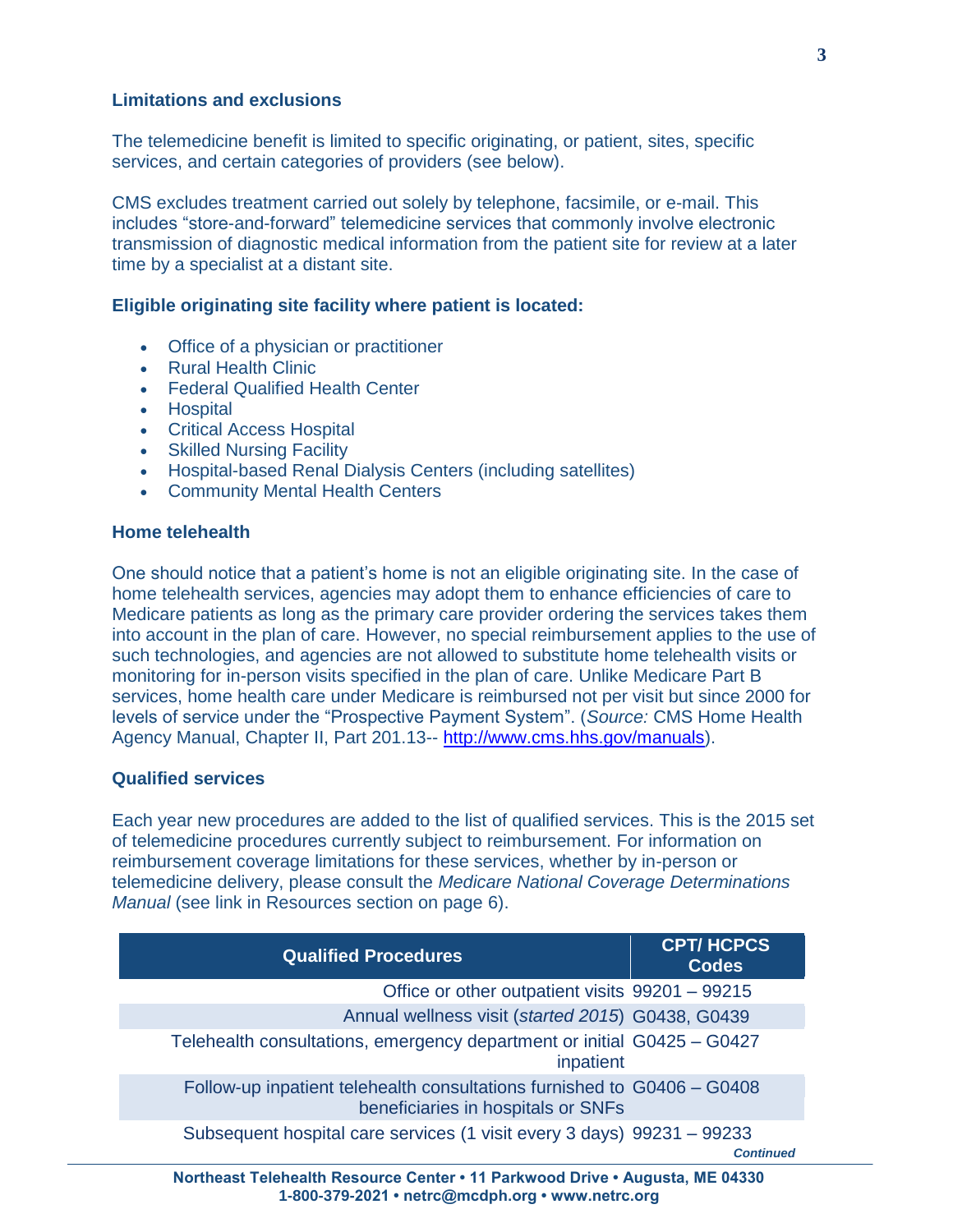| <b>Qualified Procedures Continued</b>                                                                                                                                                                                          | <b>CPT/HCPCS</b><br><b>Codes</b> |
|--------------------------------------------------------------------------------------------------------------------------------------------------------------------------------------------------------------------------------|----------------------------------|
| Subsequent nursing facility care services, with the limitation of 99307 - 99310<br>1 telehealth visit every 30 days                                                                                                            |                                  |
| Psychiatric diagnostic interview examination 90791, 90792                                                                                                                                                                      |                                  |
| Individual psychotherapy 90832 - 90834,                                                                                                                                                                                        | 90836 - 90838                    |
| Neurobehavioral status exam 96116                                                                                                                                                                                              |                                  |
| Psychoanalysis (started 2015) 90845                                                                                                                                                                                            |                                  |
| Family psychotherapy, without or with patient (started 2015) 90846, 90847                                                                                                                                                      |                                  |
| Telehealth Pharmacologic management G0459                                                                                                                                                                                      |                                  |
| Individual and group diabetes self-management training G0108 - G0109<br>services, with a min. 1 hour of in-person instruction to be<br>furnished in the initial year training period to ensure effective<br>injection training |                                  |
| Individual and group medical nutrition therapy G0270, 97802-                                                                                                                                                                   | 97804                            |
| Individual and group kidney disease education (KDE) G0420, G0421                                                                                                                                                               |                                  |
| End-stage renal disease (ESRD)-related services included in 90951, 90952,<br>the monthly capitation payment 90954, 90955,                                                                                                      | 90957, 90958,<br>90960, 90961    |
| Prolonged evaluation and management services requiring 99354, 99355<br>direct patient contact (started 2015)                                                                                                                   |                                  |
| Individual and group health and behavior assessment and 96150 - 96154<br>intervention (HBAI)                                                                                                                                   |                                  |
| Smoking cessation services G0436, G0437,                                                                                                                                                                                       | 99406, 99407                     |
| Alcohol and/or substance (other than tobacco) abuse G0396, G0397<br>structured assessment and intervention services                                                                                                            |                                  |
| Annual alcohol misuse screening (15 min.) G0442                                                                                                                                                                                |                                  |
| Brief face-to-face behavioral counseling for alcohol misuse G0443<br>(15 min.)                                                                                                                                                 |                                  |
| Annual depression screening (15 min.) G0444                                                                                                                                                                                    |                                  |
| High-intensity behavioral counseling for individuals to prevent G0445<br>sexually transmitted infections (30 min.)                                                                                                             |                                  |
| Annual intensive behavioral therapy for cardiovascular disease, G0446<br>individual (15 min.)                                                                                                                                  |                                  |
| Behavioral counseling for obesity (15 min.) G0447                                                                                                                                                                              |                                  |
| Transitional care management services, moderate and high 99495, 99496<br>complexity                                                                                                                                            |                                  |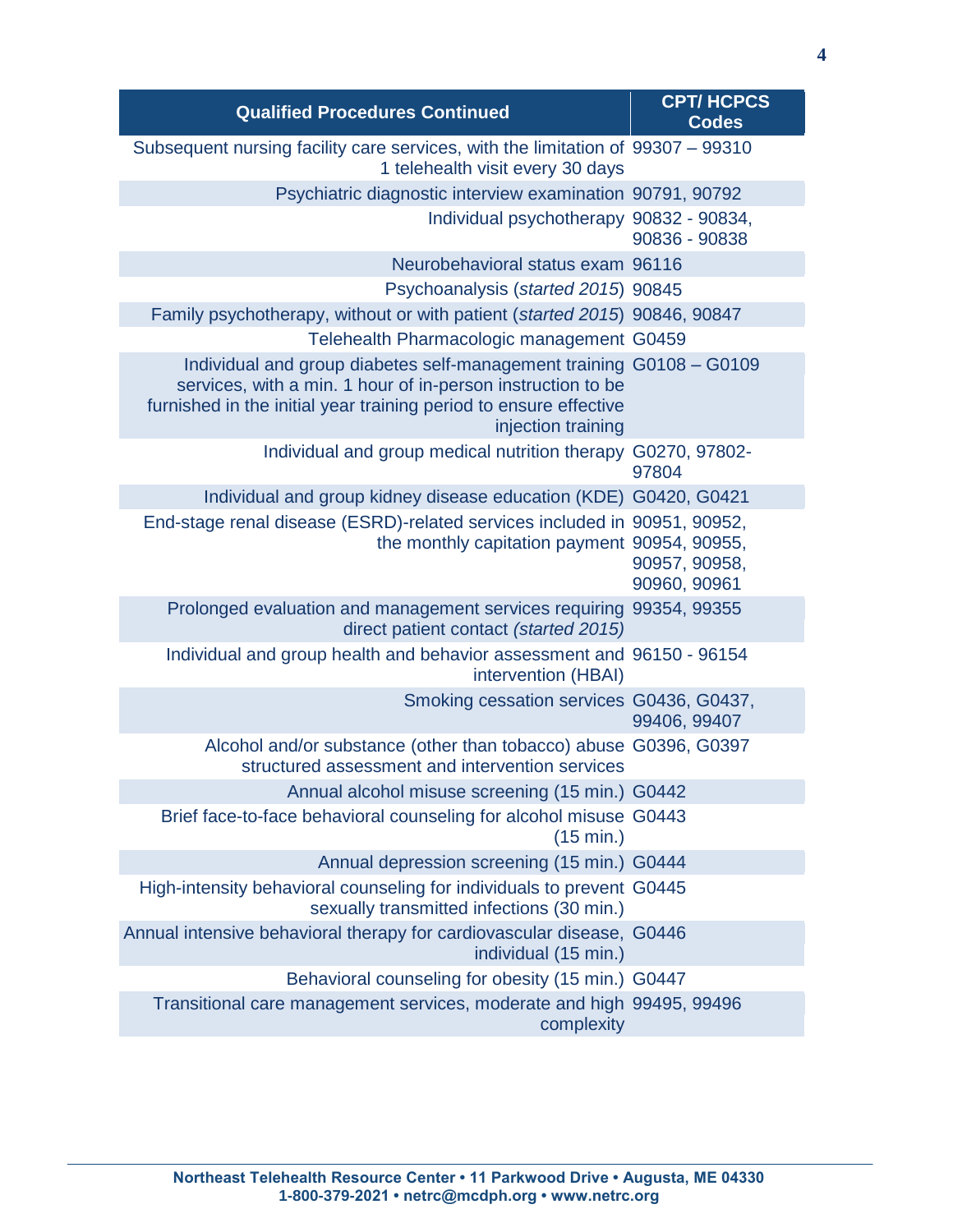**Eligible distant site providers include (subject to state law):** 

- Physician
- Nurse practitioner
- Physician assistant
- Nurse midwife
- Clinical nurse specialist
- Clinical psychologist
- Clinical social worker
- Registered dietitian or nutrition professional

It should be noted that there is no requirement for a professional presenter to be present at the patient site during the session.

# **Billing procedures**

The amount of reimbursement that providers may bill for under Medicare Part B is equivalent to what they charge for face-to-face services. All billing for telemedicine services should be carried out as per the normal billing process of your institution. Consulting physicians will use their normal billing process, but a secondary diagnosis code of "-GT" must be appended to the usual procedure code to identify delivery by telemedicine ("GQ" for store-and-forward telemedicine at approved programs in Hawaii and Alaska). The usual Medicare deductible and coinsurance policies apply to the telehealth services reported by distant site practitioners.

# **Facility fee for the originating site**

CMS recognizes that the facility which hosts patient access to a remote provider deserves some compensation for this service, which is the origin of the telehealth site facility fee. The organization at the patient site can receive this fee by submitting a claim with HCPCS code Q3014. The originating site facility fee payment methodology for each type of facility is clarified in the Medicare Claims Processing Manual, Chapter 12, Section 190.6 [\(http://www.cms.hhs.gov/manuals\)](http://www.cms.hhs.gov/manuals).

The usual Medicare deductible and coinsurance policies apply to HCPCS code Q3014. By submitting HCPCS code Q3014, the originating site authenticates that it is located in either a rural HPSA or non-MSA county. The type of service for the telehealth originating site facility fee is "9, other items and services." For carrier-processed claims, the "office" place of service (code 11) is the only payable setting for code Q3014. The reimbursement made is 80 percent of the lesser of the actual charge or \$24.63 in 2015 (amount set each year in the *Medicare Physician Fee Schedule Final Rule*).

# **Billing for other services delivered remotely not requiring telehealth coding**

In the 2015 Medicare Physician Fee Schedule publication, CMS clarified some important issues with respect to reimbursement for certain services carried out in association with care delivered by telemedicine:

*As previously described, certain professional services that are commonly furnished remotely using telecommunications technology, but that do not require the patient to be present in-person with the practitioner when they are furnished, are covered and paid in*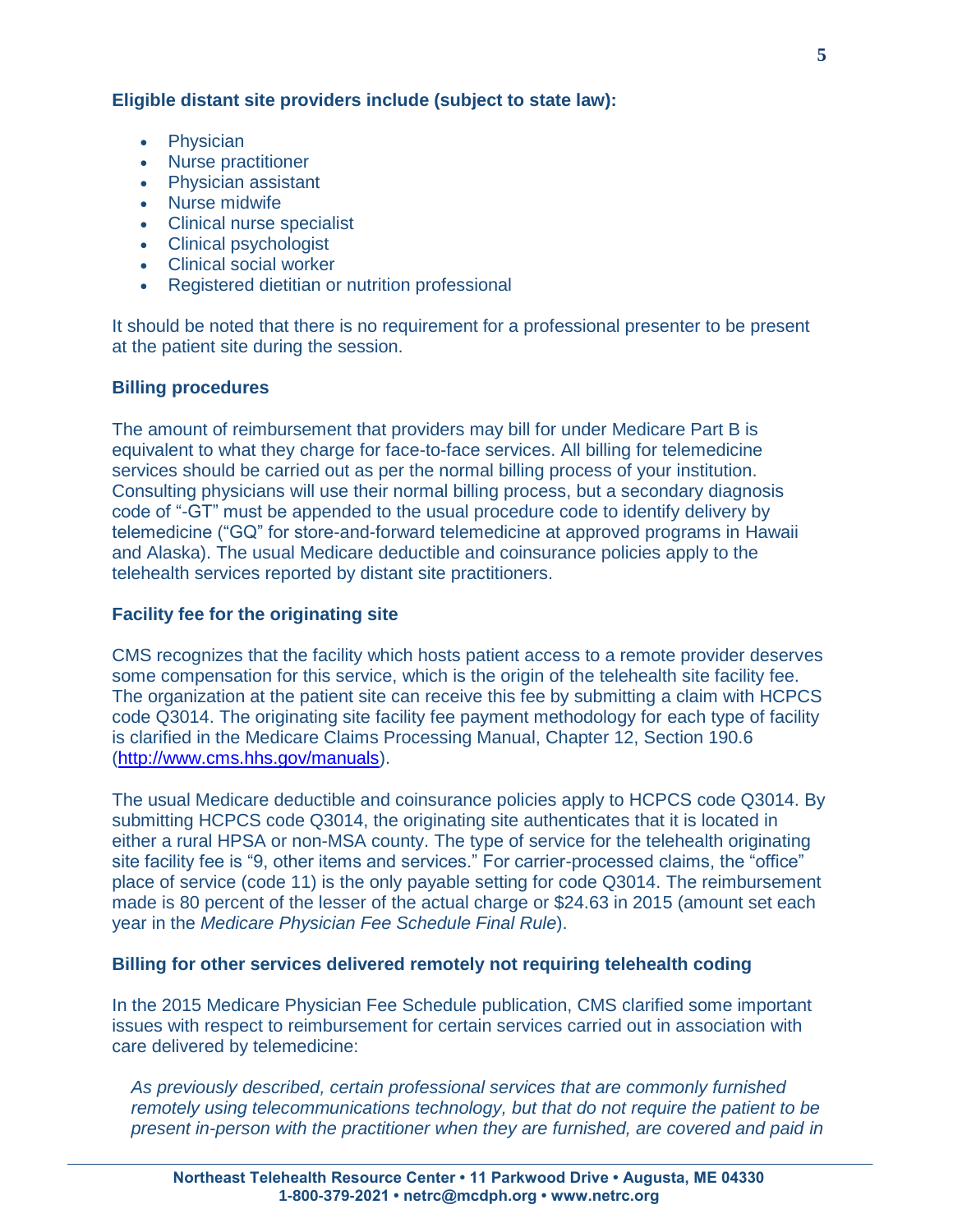*the same way as services delivered without the use of telecommunications technology when the practitioner is in-person at the medical facility furnishing care to the patient. Such services typically involve circumstances where a practitioner is able to visualize some aspect of the patient's condition without the patient being present and without the interposition of a third person's judgment. Visualization by the practitioner can be possible by means of x-rays, electrocardiogram or electroencephalogram tracings, tissue samples, etc. For example, the interpretation by a physician of an actual electrocardiogram or electroencephalogram tracing that has been transmitted via telephone (that is, electronically, rather than by means of a verbal description) is a covered physician's service. These remote services are not Medicare telehealth services as defined under section 1834(m) of the Act. Rather, these remote services that utilize telecommunications technology are considered physicians' services in the same way as services that are furnished in-person without the use of telecommunications technology; they are paid under the same conditions as in-person physicians' services (with no requirements regarding permissible originating sites), and should be reported in the same way (that is, without the -GT or -GQ modifier appended).*

Also included in the 2015 Fee Schedule is a new CPT service code for chronic care patient management for patients with two or more chronic disease conditions (99490). This is technically not a telehealth code as it does not require the patient to be present and thus can be used regardless of patient location (i.e. not restricted with respect to rural sites). A minimum of 20 minutes a month of service must recorded and duplication with respect to related service codes is not permitted (e.g. Transitional Care Management or Prolonged Evaluation/Management Services).

#### **Medicare Resources for further review and updates on Medicare:**

For additional details and annual updates about Medicare coverage of telehealth services, please consult the following:

Medicare manuals -- <http://www.cms.hhs.gov/manuals>

- *Medicare Benefit Policy Manual,* CMS Pub. 100-2, Chapter 15, Section 270
- *Medicare National Coverage Determinations Manual*, Pub. 100-03, Chapt. 1, Section 210
- *Medicare Claims Processing Manual,* Pub. 100-4, Chapter 12, Section 190

*Medicare Physician Fee Schedule Final Rule,* Federal Register [https://www.cms.gov/Medicare/Medicare-Fee-for-Service-](https://www.cms.gov/Medicare/Medicare-Fee-for-Service-Payment/PhysicianFeedbackProgram/FederalRegulations.html)[Payment/PhysicianFeedbackProgram/FederalRegulations.html](https://www.cms.gov/Medicare/Medicare-Fee-for-Service-Payment/PhysicianFeedbackProgram/FederalRegulations.html)

California Telehealth Resource Center Telemedicine Reimbursement Guide, 2014 <http://www.caltrc.org/knowledge-center/reimbursement/>

# **MEDICAID AND VERMONT HEALTH ACCESS PROGRAMS**

#### **Overview**

Vermont's Medicaid and other public insurance programs as of October 2012 were mandated by [Act 107](http://www.leg.state.vt.us/DOCS/2012/ACTS/ACT107.PDF) ("An act relating to telemedicine") to reimburse for medically necessary health care services delivered by telemedicine if already covered for in-person delivery. Like Medicare policy, it restricts coverage to services delivered only through live, interactive sessions using two-way video and audio technology (videoconferencing).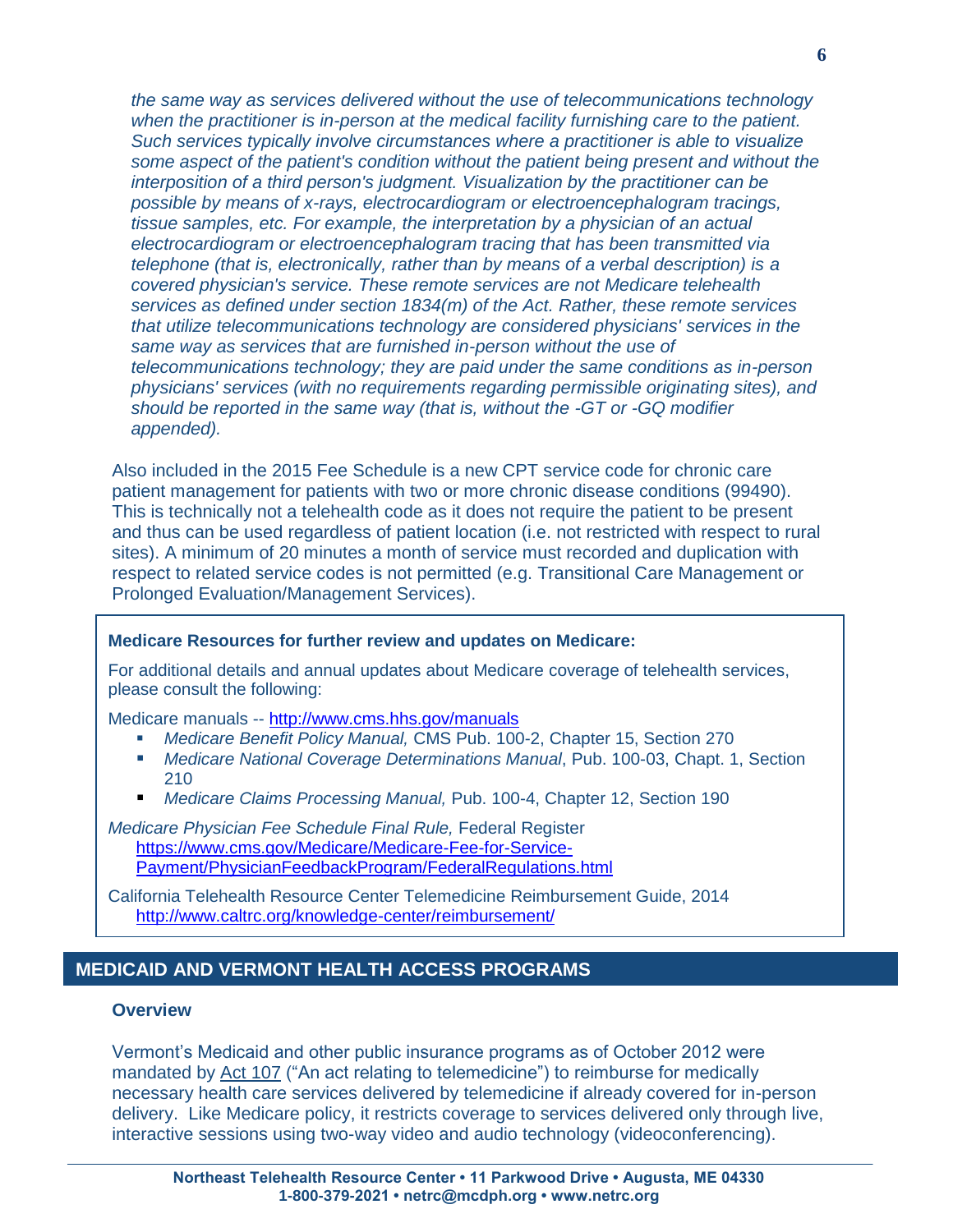Reimbursement rates are at par with in-person services, and the co-pay may not exceed that for in-person services. Currently, the originating site (patient site) must be a health care facility. Act 107 calls for a review and recommendation on coverage of services at non-medical facilities by a work group to be delegated by the Commissioner of Financial Regulation (report due Jan. 15, 2013).

The Department of Vermont Health Access has established an interim guideline which represents a simple and streamlined approach for providers to access reimbursement for services under Act 107. This procedural guidance is inserted into a new chapter of the [Green Mountain Care Consolidated Provider Manual\(](http://vtmedicaid.com/Downloads/manuals/New%20Consolidated%20Manual/ProvManual%20Consolidated%2010-1-12.pdfhttp:/vtmedicaid.com/Downloads/manuals/New%20Consolidated%20Manual/ProvManual%20Consolidated%2010-1-12.pdf)Section 11.3.51, "Coverage for Services Delivered via Telemedicine", p. 104; [http://www.vtmedicaid.com/Downloads/manuals.html\)](http://www.vtmedicaid.com/Downloads/manuals.html):

*Effective with October 1, 2012 Dates of Services, the Department of Vermont Health Access (DVHA) is implementing telemedicine pursuant to Act 107 from the 2011-2012 Legislative Session: 1) Distance site providers are required to follow correct coding in the application of the GT modifier - CMS and/or Encoder Pro telemedicine codes excluding non-covered services, 2) Originating site providers (patient site) are required to document the reason the service is being provided by telemedicine rather than in person and may be reimbursed a facility fee (Q3014).* 

*The DVHA will monitor the rollout including the impact on service utilization and costs, and perform retrospective reviews.* 

*Telemedicine is defined in Act 107 as "…the delivery of health care services…through the use of live interactive audio and video over a secure connection that complies with the requirements the Health Insurance Portability and Accountability Act of 1996, Public Law 104-191. Telemedicine does not include the use of audio-only telephone, e-mail, or facsimile*.

Details about how "to document the reason the service is being provided by telemedicine rather than in person" is not specified. Does this process have to be carried out for each service billed or can it apply as an "approval" process for services established between a provider and a particular health care facility? The Policy Director encourages queries to contacts listed for the [Vermont Medicaid Portal,](http://www.vtmedicaid.com/Information/contacts.html) including Health Plan Provider Services (800-925-1706), Claims Questions (800-918-7545), and Prior Authorization (800-918- 7549).

#### **Limitations and exclusions**

As with Medicare, services delivered by telephone, fax, or e-mail are not reimbursable. Similarly, telemedicine applications such as teledermatology or tele-ophthalmology that are based exclusively on review of medical images or other diagnostic data transmitted electronically are not covered.

Section 1f specifies that: "Nothing in this section shall be construed to require a health insurance plan to reimburse the distant site health care provider if the distant site health care provider has insufficient information to render an opinion." This provision supplies an option for the Department of to reject a claim based on inadequacies in the capabilities of the telemedicine system to allow the provider to make a diagnosis or treatment decision.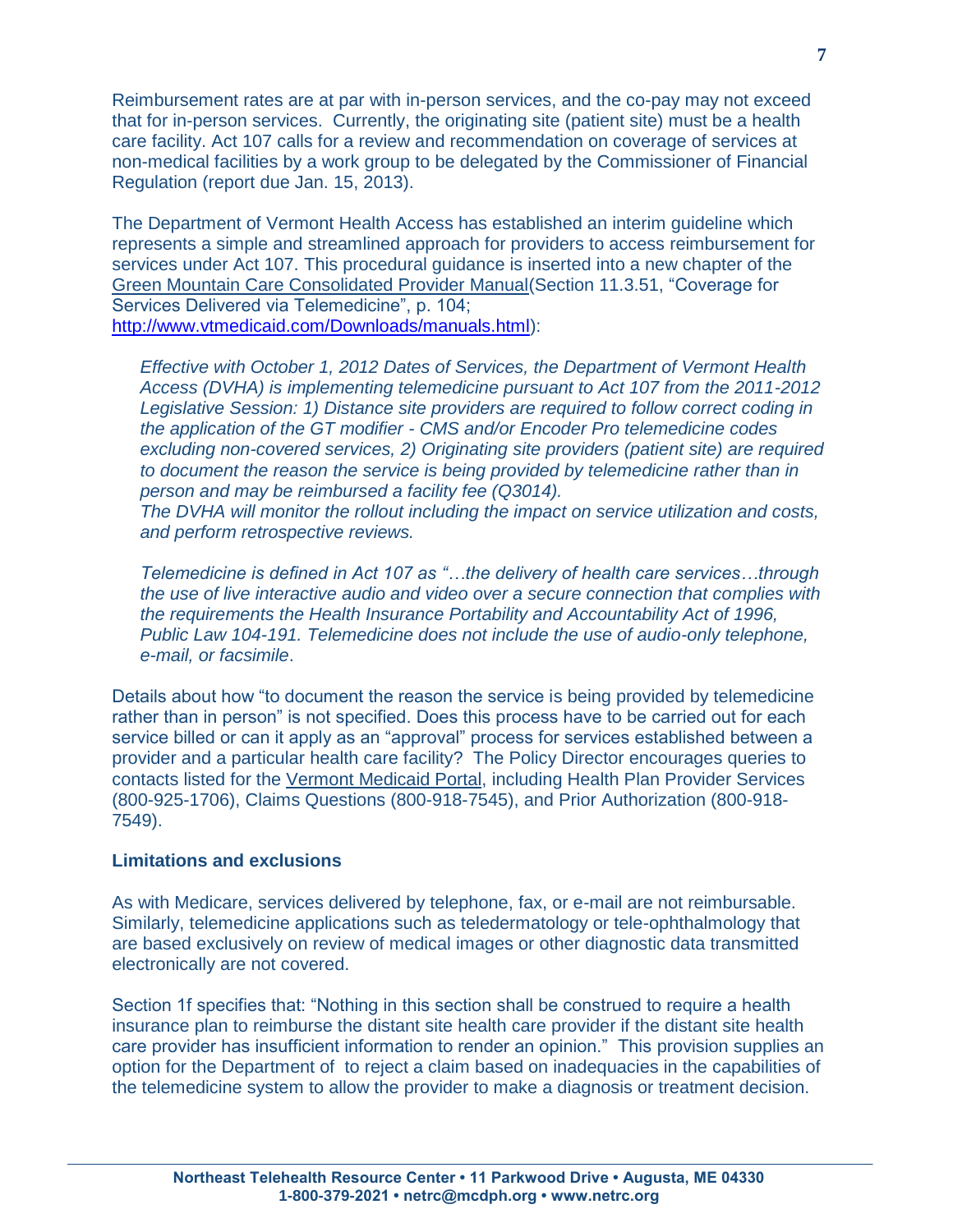The provision in the policy that the communication system used in the delivery of telemedicine be secure in accordance with HIPAA provisions is consistent with Act 107 specifications in Section 4 that: "Treatment recommendations made via electronic means, including issuing a prescription via electronic means, shall be held to the same standards of appropriate practice as those in traditional provider–patient settings." Thus, the services delivered by telemedicine must meet the quality assurance standards for all health care services as overseen by the Vermont medical licensing division. Potential telemedicine providers should also consider compliance of the service delivery standards of the Joint Commission and other credentialing organizations and their organizational clinical practice liability policies before initiating services.

# **Eligible originating sites, or facility where patient is located**

As of October 2012, Act 107 applies to services delivered by telemedicine to originating (patient) sites at health care facilities. As defined in Title 18 of the Vermont Statutes [\(18](http://www.leg.state.vt.us/statutes/fullsection.cfm?Title=18&Chapter=221&Section=09402)  [V.S.A. 9402;](http://www.leg.state.vt.us/statutes/fullsection.cfm?Title=18&Chapter=221&Section=09402) [http://www.leg.state.vt.us/statutesMain.cfm\)](http://www.leg.state.vt.us/statutesMain.cfm):

*"Health care facility" means all institutions, whether public or private, proprietary or nonprofit, which offer diagnosis, treatment, inpatient, or ambulatory care to two or more unrelated persons, and the buildings in which those services are offered. The term shall not apply to any facility operated by religious groups relying solely on spiritual means through prayer or healing, but includes all institutions included in subdivision 9432(10) of this title, except health maintenance organizations*.

Provision [9432\(10\)](http://www.leg.state.vt.us/statutes/fullsection.cfm?Title=18&Chapter=221&Section=09432) specifies that health care facilities:

*shall include but is not limited to:*

- *(A) hospitals, including general hospitals, mental hospitals, chronic disease facilities, birthing centers, maternity hospitals and psychiatric facilities including any hospital conducted, maintained or operated by the state of Vermont, or its subdivisions, or a duly authorized agency thereof;*
- *(B) nursing homes, health maintenance organizations, home health agencies, outpatient diagnostic or therapy programs, kidney disease treatment centers, mental health agencies or centers, diagnostic imaging facilities, independent diagnostic laboratories, cardiac catheterization laboratories, radiation therapy facilities or any inpatient or ambulatory surgical, diagnostic or treatment center.*

Thus, sites such as homes, schools, and social service agency offices are excluded for patient access sites to receive reimbursable care. The date of January 15, 2013 is set as a deadline for completion of a workgroup report on the advisability of expanding the range of approved originating sites.

Readers of this guide should note that telehealth services delivered by home health agencies to patients at home are not reimbursable by the Department of under the provisions and policies of Act 107. However, as is the case for CMS implementation of home health fee-for-performance provisions, there may be managed care programs for special populations for which telehealth is not excluded as a means to deliver care according to the patient's health care plan. This consideration is not applicable to fee-forservice programs.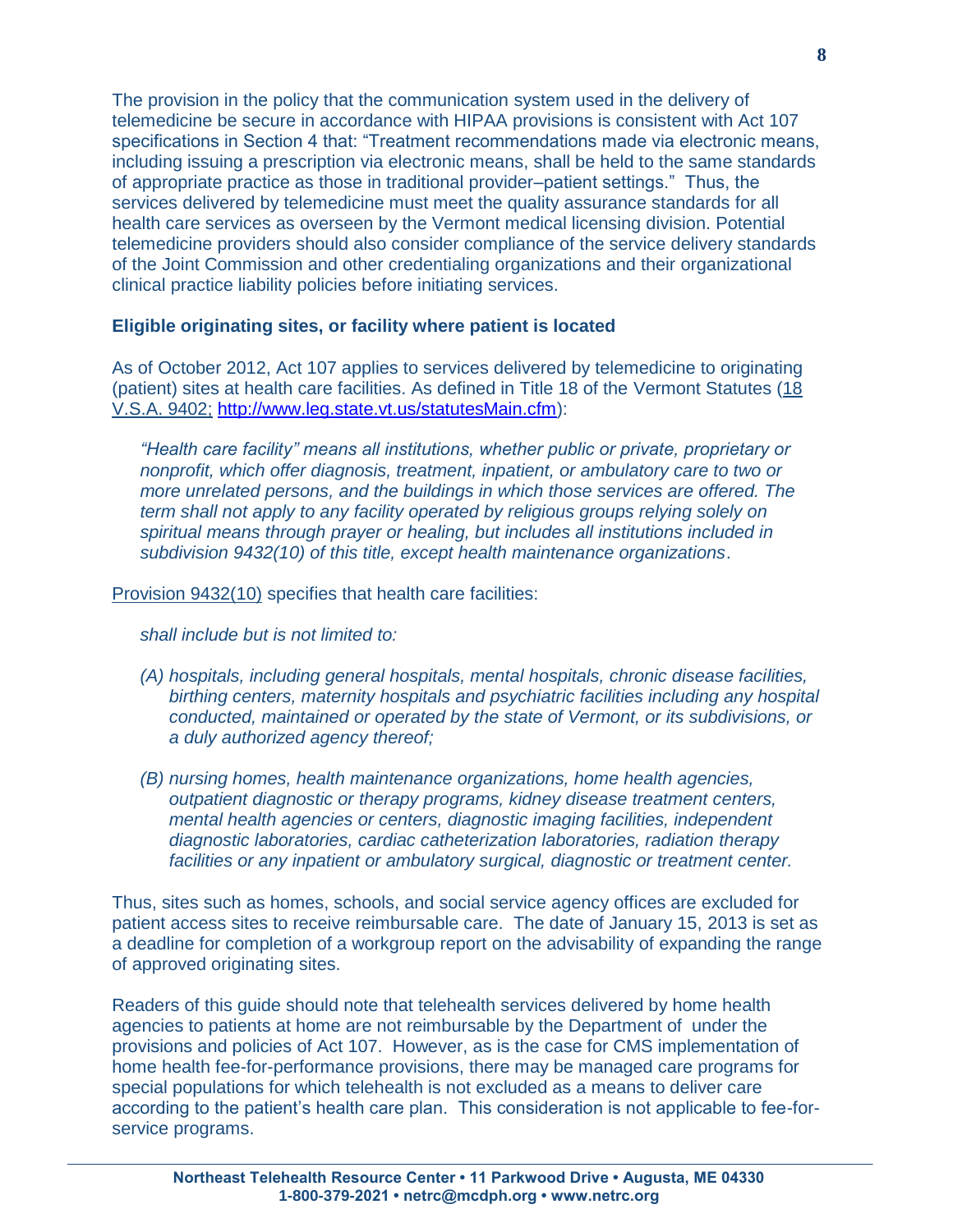# **Qualified services**

This is open to any service covered by the Department of Vermont Health Access plans.

#### **Eligible providers**

This is open to provider types whose regular face-to-face services are reimbursable by the Department of Vermont Health Access. This includes services delivered at hospitals accessible to Vermont residents in neighboring states. These out-of-state hospitals [approved for delivery of services](http://dvha.vermont.gov/for-providers/green-mountain-care-network) to DVHA beneficiaries include:

*Green Mountain Care In-Network Hospitals*

- **Alice Peck Day Hospital, Lebanon, NH**
- Cottage Hospital, Woodsville, NH
- Dartmouth Hitchcock Medical Center, Lebanon, NH
- Glens Falls Hospital, Glens Falls, NY
- **E.** Littleton Hospital, Littleton, NH
- North Adams Hospital, No. Adams, MA
- Upper Connecticut Valley Hospital, Colebrook, NH
- Valley Regional Hospital, Claremont, NH
- Weeks Memorial Hospital, Lancaster, NH

*Green Mountain Care Extended-Network Hospitals*

- **Albany Medical Center, Albany NY**
- Cheshire Medical Center, Keene, NH

#### **Billing procedures**

Services are to be billed in accordance with applicable sections of Vermont's [Green](http://vtmedicaid.com/Downloads/manuals/New%20Consolidated%20Manual/ProvManual%20Consolidated%2010-1-12.pdf)  [Mountain Care Consolidated Provider Manual.](http://vtmedicaid.com/Downloads/manuals/New%20Consolidated%20Manual/ProvManual%20Consolidated%2010-1-12.pdf) Providers must submit claims in accordance with billing instructions. The same procedure codes and rates apply as for services delivered in person. The GT (Interactive Telecommunication) modifier must be used along with the appropriate HCPC code when billing for services provided via telemedicine.

The providers seeking reimbursement for telemedicine services are required to document why delivery by telemedicine was adopted instead of by in-person care. The details for how and how often submission of this information should be made has not yet been specified. No contingency in payments based on such submissions has been suggested.

#### **Resources for further review and updates:**

For additional details and annual updates about DVHA's coverage of telemedicine services, please consult the [Vermont Medicaid Portal:](http://www.vtmedicaid.com/index.html) <http://www.vtmedicaid.com/index.html>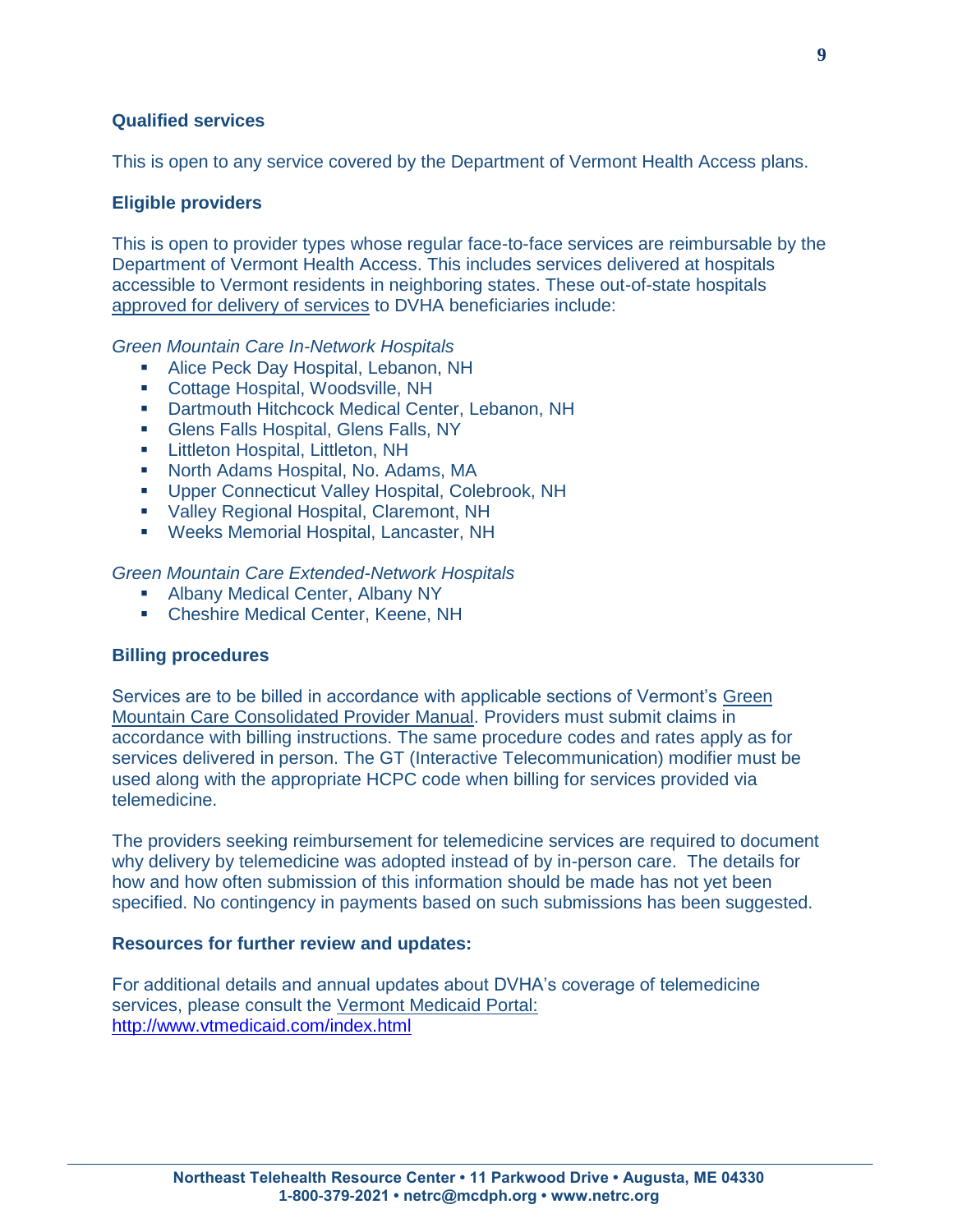# **PRIVATE INSURANCE PRIVATE**

Vermont Act 107 specifies that its provisions apply to all new policies and annual policy renewals after October 1, 2012. In other words, patients are not eligible for the telemedicine benefit until policies in effect before that time are renewed.

So far, we have been able to obtain information on telemedicine policies from two private health insurance providers, that of MVP and BlueCross and BlueShield of Vermont. As providers move forward on implementing provisions of Act 107, there are bound to be differences in interpretation in how the law is applied for individual health plans and policies. If you feel a billing claim has been improperly denied, the Vermont Department of Financial Regulation, which oversees health insurance practice, advises consumers to first complete the health plan's internal complaint process, as described in the denial of claims letter. The consumer Webpage [\(http://www.dfr.vermont.gov/insurance/insurance](http://www.dfr.vermont.gov/insurance/insurance-consumer/consumer-services)[consumer/consumer-services\)](http://www.dfr.vermont.gov/insurance/insurance-consumer/consumer-services) further advises:

*If you are still unhappy with your plan's decision, you may have the right to get an independent review of that decision by [appealing your denial.](http://www.dfr.vermont.gov/insurance/insurance-consumer/appealing-denial-benefits-independent-external-review) Contact Consumer Services at 1-800-964-1784 to see if you qualify for external appeal.*

#### **Limitations and exclusions**

As with Medicare, Medicaid, and the Vermont Health Access programs, eligible telemedicine services are those that employ live, interactive audio-visual sessions with the provider and do not include the use of audio-only telephone, facsimile machine or e-mail. The health insurance provider has the option to reimburse for teledermatology or teleophthalmology services delivered by store-and-forward methods. From shared responses to queries from a Vermont health care organization, we have learned that BlueCross BlueShield of Vermont chooses not to use that option. However, similar queries made to MVP revealed that they plan to reimburse for these store-and-forward services.

#### **Eligible originating site (facility where patient is located)**

Parity of telehealth services with the service provisions for in-person care is implied in the law. The law specifies that interactive, real-time telemedicine delivery of eligible services by eligible providers should be reimbursed as long as the originating site is a health care facility. This includes hospitals, nursing homes, ambulatory care centers for medical diagnosis and treatment, and mental health agencies or centers. In the case of BlueCross and BlueShield of Vermont, a shared communication from them with health care providers suggests that for them only in-patient facilities will be considered eligible patient presentation sites for telemedicine services. This includes hospitals, skilled nursing facilities, and renal dialysis centers in their contracted network. As of October 2012, they were advising these provider organizations that common primary care sites such doctors' offices or community health centers would not be eligible as patient presentation sites.

#### **Qualified services**

As with the public insurance programs of the Department of Vermont Health Access, any medically necessary in-person services covered by the insurance provider should also be covered when delivered by telemedicine. However, for BlueCross and BlueShield, the above current restriction for originating sites to inpatient hospitals, nursing homes, and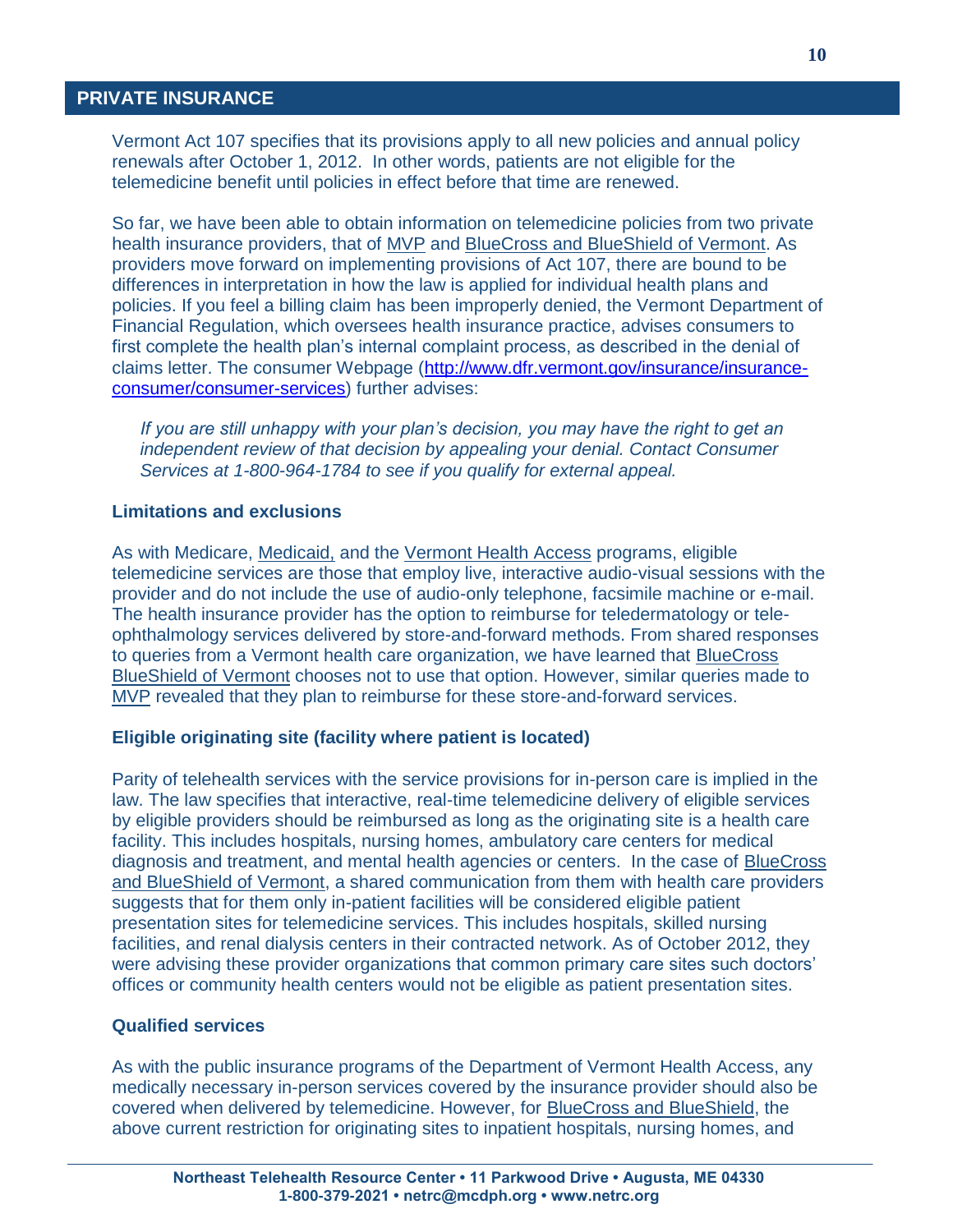dialysis centers results in an effective restriction in the range of eligible services to those covered for those sites in the particular patient's policy.

As noted above, MVP has indicated that they plan to reimburse for teledermatology and tele-ophthalmology delivered by store-and-forward technology. They require a written justification of the reason for use of this approach before completing the service.

CIGNA Healthcare of Vermont, even before the new telemedicine law was enacted, stood out for being open to covering services delivered by diverse electronic means, including telephone and e-mail, when deemed medically necessary for geographically remote patients..

# **Eligible providers**

Parity is effectively mandated for the range of providers eligible to deliver care by telemedicine as approved for in-person care. As with in-person care, an insurer may limit telemedicine service coverage to providers and health care organizations within their contracted network. Typically, utilization of an "out of network" provider requires prior authorization, and a larger co-pay is usually required than when a network provider is used.

In the case of BlueCross and BlueShield, eligible providers correspond to physicians, naturopaths, psychiatrists, or psychologists that are contracted to serve in the plan's provider network.

# **Billing procedures**

All billing for telemedicine should be carried out as per the normal billing process of your institution. Consulting physicians will use their normal billing process, but, as with Medicare and Medicaid clients, a GT modifier must be added to the CPT billing codes submitted for interactive sessions and a GQ modifier for services delivered by store-andforward.

CIGNA has an atypical range of service coverage. It is worth noting that it allows reimbursement under CPT codes for telemedicine assessment and monitoring of critical care patients, telephonic monitoring and transmission of EKGs and pacemaker evaluations, and online assessment and management services carried out using the Internet.

The Act 107 statute makes no requirements for coverage of an originating site facility fee. However, MVP's communications with providers indicate that originating site may submit a claim for such a payment to help defray the costs of hosting and presenting a patient to the distant provider. The code to use is Q3014.

Health care provided by telemedicine may be subject to deductible, co-payment, or coinsurance requirements as long as they do not exceed the deductible, co-payment, or coinsurance applicable to an in-person consultation.